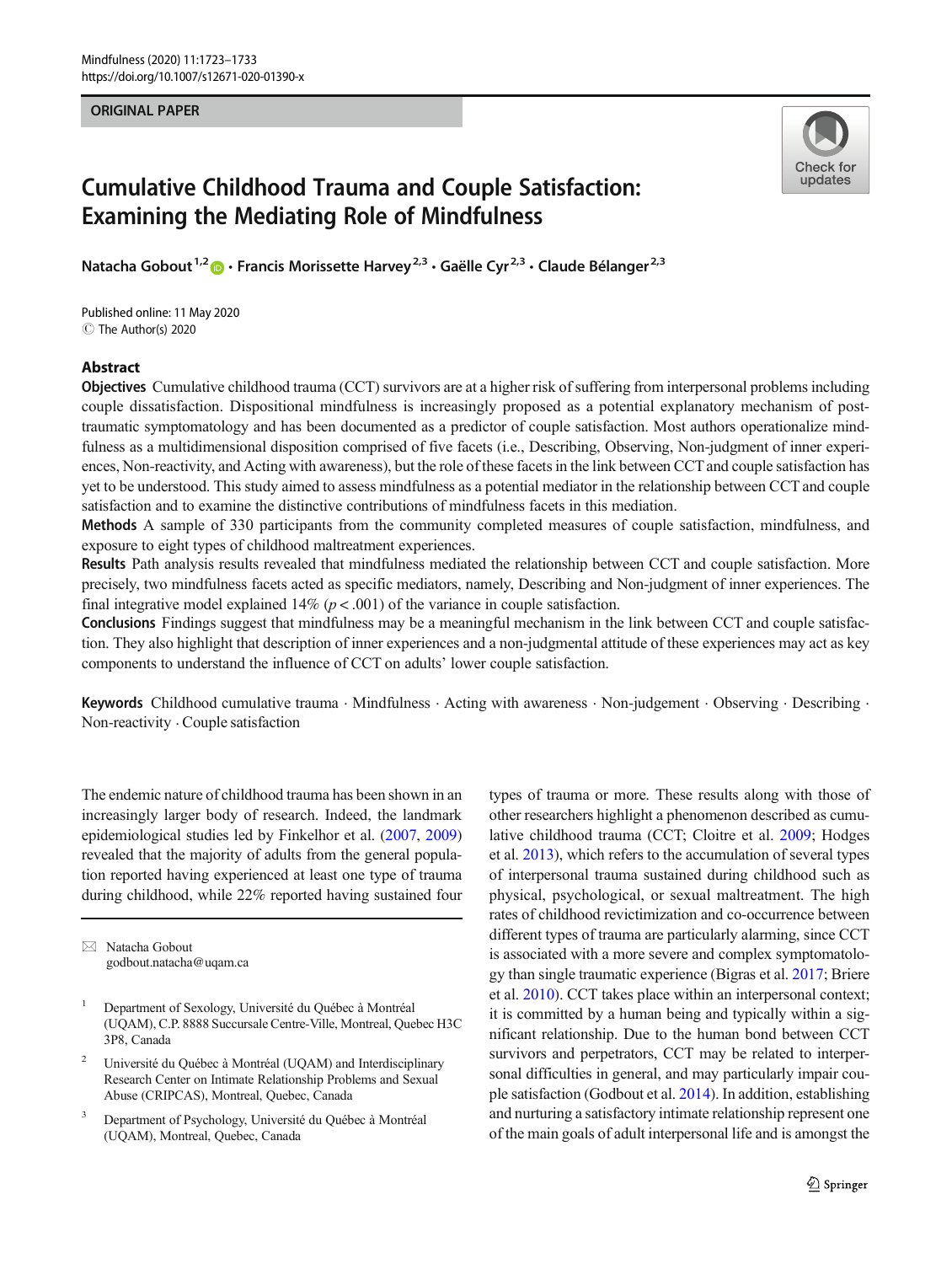strongest predictors of adult physical and psychological health and well-being (Holt-Lunstad et al. [2010;](#page-9-0) Vaillant & Mukamal [2001](#page-10-0)). For these reasons, understanding the impact of CCT on couple satisfaction and the variables explaining this link is essential.

The early developmental stage of CCT survivors, as well as their position of dependency and vulnerability to their abuser, makes these traumatic experiences particularly overwhelming and detrimental to long-term physical and psychological wellness (Masten & Wright [1998](#page-9-0); McCrory & Viding [2015](#page-9-0)). CCT is associated with a vast array of long-lasting repercussions, including post-traumatic stress, self-regulatory problems, depression, and anxiety symptoms (Dugal et al. [2016;](#page-8-0) Norman et al. [2012;](#page-9-0) Suliman et al. [2009](#page-10-0)). Moreover, CCT survivors tend to grow up with feelings of mistrust and fear of being abandoned, which may be projected into their adult relationships, specifically within their couple relationship (Bowlby [1969;](#page-8-0) Godbout et al. [2017b](#page-9-0)). The intimate relational context of a romantic relationship typically carries many physical and psychological stimuli that might bring back dysfunctional and painful interpersonal representations (Briere [2002](#page-8-0)).

In that respect, a study by Colman and Widom ([2004\)](#page-8-0) revealed that adult interpersonal trauma survivors were twice as likely as non-survivors to get divorced. Several studies also observed that survivors tend to avoid intimate relationships, reporting that they fear being hurt or revictimized (Rumstein-McKean & Hunsley [2001;](#page-10-0) Staples et al. [2012\)](#page-10-0), and that they are at higher risks of couple distress as well as intimate partner violence (Bigras et al. [2015;](#page-8-0) Godbout et al. [2007;](#page-9-0) Nguyen et al. [2017\)](#page-9-0). Significant links were also found between posttraumatic avoidance behaviors and relational commitment difficulties (Staples et al. [2012](#page-10-0)). Yet, even though the association between interpersonal trauma and couple satisfaction is increasingly documented, empirical literature on the matter reveals inconsistent findings, such as weak or absent direct link (e.g., Godbout et al. [2006](#page-9-0); Whisman [2006](#page-10-0)). This suggests possible intermediary variables, but the explanatory mechanisms of this relation remain sparsely understood. Mindfulness might shed light on this phenomenon.

The concept of mindfulness has sparked a growing interest in the field of psychology and mental health. Kabat-Zinn [\(2003\)](#page-9-0) described mindfulness as the ability to pay attention to the present moment in a purposeful and non-judgmental manner. Although mindfulness may be conceptualized as a temporary mental state or as a form of wellness practice such as mindfulness meditation, most authors conceptualize it as a stable, multifaceted, and individual disposition (e.g., Blanke & Brose [2017;](#page-8-0) Dekeyser et al. [2008\)](#page-8-0). Based on that definition, lower dispositional mindfulness levels may partially explain the link between CCT and adults' current couple satisfaction. For example, the avoidance of painful internal experiences through dissociative states or tension-reducing behaviors such as substance abuse and self-harm represents the antithesis of mindful behavior. This strategy might become persistent and may be maintained by conditioning processes including negative reinforcement. These overdeveloped avoidance responses to stress and adversity potentially prevent traumarelated effects from being psychologically processed, thus hindering survivors' psycho-relational well-being, including couple satisfaction. This entrapping cycle of avoidance and suffering has been presented as a pain paradox (Briere [2015](#page-8-0)) or behavioral loop (Hayes & Gifford [1997](#page-9-0)) and offers a theoretical ground to the potential role of mindfulness in the link uniting both CCT and couple satisfaction. Recent studies supported this theoretical standpoint by revealing a link between CCT and lower dispositional mindfulness and between lower dispositional mindfulness and increased psychological distress and psychosocial impairment (Bolduc et al. [2018;](#page-8-0) Kratzer et al. [2018](#page-9-0); Nitzan-Assayag et al. [2015\)](#page-9-0). In his literature review, Kozlowski [\(2013](#page-9-0)) highlighted a large body of empirical studies showing direct and indirect associations between dispositional mindfulness and couple satisfaction. Moreover, in their mixed-methods randomized clinical trial of a mindfulness-based relationship education program, Gambrel and Piercy [\(2015a,](#page-8-0) [2015b\)](#page-9-0) found significant improvement with couple satisfaction in men, while both men and women reported experiencing better couple satisfaction in their study's qualitative portion, also providing support to the postulate that increased dispositional mindfulness might be related to higher couple satisfaction.

Based on previous validated measures, Baer et al. [\(2006](#page-8-0)) proposed an integrative mindfulness model that is composed of five facets: (1) observing, which is defined as the ability to notice one's inner experiences, including thoughts and feelings, as they unfold, (2) non-judgment, defined as the ability to accept one's inner experiences without judgment, (3) describing, defined as the ability to label one's inner experiences, (4) non-reactivity, defined as the ability to allow one's inner experiences to come and go without getting caught up in them, and (5) acting with awareness, defined as the ability to focus one's attention on what is happening in the here and now. These five facets are widely used in empirical literature to discriminate which inherent aspects of dispositional mindfulness are related to various mental health conditions as well as non-pathological individual differences. Besides enabling a better construct validity (Baer et al. [2006;](#page-8-0) Blanke & Brose [2017;](#page-8-0) Park et al. [2013](#page-9-0)), this multifaceted operationalization of mindfulness allows the examination of the potential distinctive role of mindfulness facets in regard to the link uniting CCT to couple satisfaction. A non-judgmental, accepting attitude towards inner experiences was identified as especially relevant to post-traumatic adaptation (Boughner et al. [2016;](#page-8-0) Thompson & Waltz [2010](#page-10-0); Vujanovic et al. [2009](#page-10-0)), and might also be generalized to the partner, fostering empathetic and pro-relationship behaviors (Barnes et al. [2007](#page-8-0); Birnie et al. [2010\)](#page-8-0), hence potentially acting as a mediator between CCT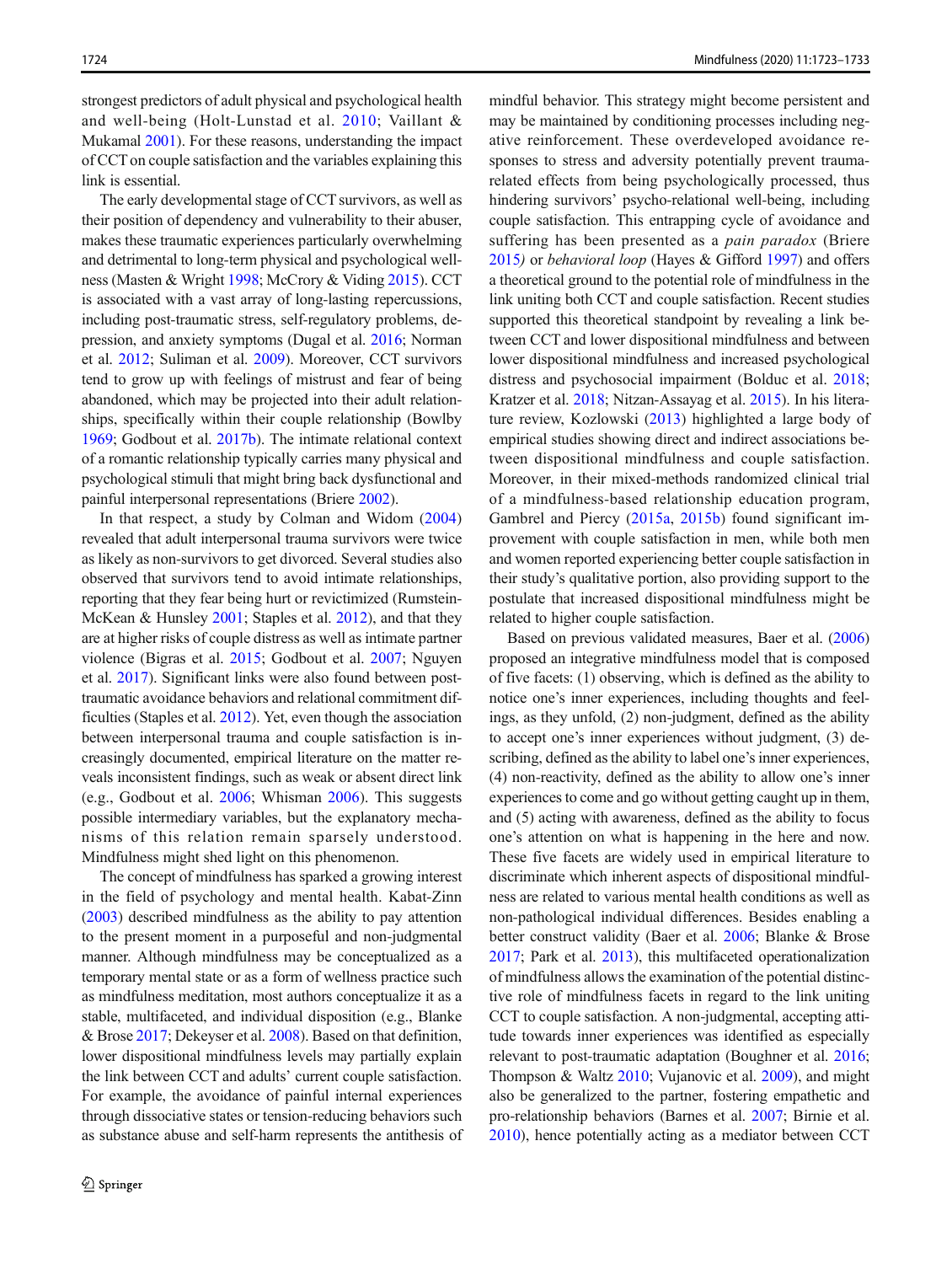and couple satisfaction. Several authors (e.g., Pepping & Halford [2016;](#page-9-0) for a review see Karremans et al. [2017\)](#page-9-0) suggested that being more connected to one's own affects might improve couple interactions through enhanced emotion identification, regulation, and communication. Observing and describing might therefore also play a significant role in the link between CCT and couple satisfaction. Furthermore, reduced mindful awareness was found in CCT survivors (Bolduc et al. [2018](#page-8-0)). However, it was suggested that mindful awareness might reduce the occurrence of mindless acts towards the romantic partner (Papies et al. [2015](#page-9-0)) and may foster conflict management skills (Johns et al. [2015](#page-9-0); Shapiro et al. [2008\)](#page-10-0), hence a lower disposition to acting with awareness in the aftermaths of CCT might potentially be related to a decreased couple satisfaction. However, the postulated mediator roles of the mindfulness facets in the link uniting CCT and couple satisfaction remain speculative and need to be empirically examined within an integrative model. Information on the links between CCT, couple satisfaction, and mindfulness could improve our understanding of trauma-related symptomatology and lay the groundwork for the development of better services for trauma survivors and couples.

The present study had two main objectives: the first objective was to examine the mediating role of mindfulness in the link between CCT and couple satisfaction and the second objective was an exploratory examination of the role of each of the five mindfulness facets in this relation. Based on previous findings, it was hypothesized that higher CCT would be related to lower relational satisfaction, through lower mindfulness. It was also hypothesized that each of the mindfulness facets would play distinct roles in this association. More precisely, it was hypothesized that CCT would be related to lower observing, non-judgment, describing, and acting with awareness, which in turn would lead to decreased couple satisfaction. Due to insufficient data in previous studies, no precise hypothesis was postulated regarding non-reactivity.

# Method

#### **Participants**

The total sample consisted of 330 participants (232 women and 98 men), who were in a romantic relationship. Participants were either married (16.7%,  $n = 55$ ) in a common-law union  $(48.8\%, n = 161)$  or in a long-term relationship with a noncohabiting partner (34.5%,  $n = 114$ ). Participants' mean age was 29.9 years ( $SD = 10.43$ ). Most participants spoke French as their first language (90.6%,  $n = 298$ ) and identified as heterosexual (91.7%,  $n = 300$ ). Amongst participants, 49.1% were students ( $n = 159$ ), 38.3% were full-time workers ( $n =$ 124), and 11.4%  $(n=37)$  were part-time workers. Most of them were Canadians (94.5%,  $n = 312$ ) and were university

educated (71.5%,  $n = 236$ ). Almost half of the sample (44.4%,  $n = 146$ ) reported an annual income below \$19,000 CAD, which would classify them under the Quebec province lowincome threshold (Statistique Canada, [2020](#page-10-0)). Results of an a priori Monte Carlo analysis performed on Mplus (Muthén & Muthén [2017](#page-9-0)) indicated that 330 participants were sufficient to detect weak-to-moderate associations in the hypothesized integrative model, with a standard type I error rate ( $\alpha = .05$ ), and a power of .80.

## Procedure

Participants from the general population were recruited on a voluntary basis using social media and diffusion lists, including a Facebook page dedicated to the research project, Twitter, and general lists for research in psychology. The study was introduced as an exploration of the effect of childhood traumatic experiences on adult intimate relationships. A hyperlink led participants to SurveyMonkey [\(www.surveymonkey.com](http://creativecommons.org/licenses/by/4.0/)) , an anonymous and secure online survey platform. This study was approved by the Institutional Review Board for research involving human subjects of the Université du Québec à Montréal.

## Measures

#### Cumulative Childhood Trauma

CCT was assessed using the Cumulative Childhood Trauma Questionnaire (CCTQ; Godbout et al. [2017a\)](#page-9-0). The CCT evaluates childhood sexual abuse, as defined by Canadian law, referring to any sexual act between a child under 16 years of age and a person who is five or more years older, or who is in a position of authority or any unwanted sexual act experienced prior to age 18. The CCT also measures seven additional types of trauma using a 7-point Likert scales: physical and psychological abuse, psychological and physical neglect, witnessed physical and psychological violence between parental figures, and peer bullying. To compute a total score, each trauma type is coded as having been experienced at least once in a typical year before the age of 18 (1) or not (0), and the total CCT score is obtained by summing the participants' dichotomous scores on the eight types of trauma. Total CCT score can range 0–8, with higher scores indicating greater CCT exposure. The use of this composite CCT variable is recommended in traumafocused empirical literature (e.g., Bigras et al. [2017;](#page-8-0) Hodges et al. [2013\)](#page-9-0), it represents a composite variable of cumulative risk (see Appleyard et al. [2005\)](#page-8-0) that is statistically sensitive even with small samples, which makes no assumptions about the relative strength of multiple risk factors, and avoid measurement error associated with the analysis of highly correlated variables (Evans et al. [2013](#page-8-0)). In the present sample, the alpha coefficient was satisfactory ( $\alpha$  = .71).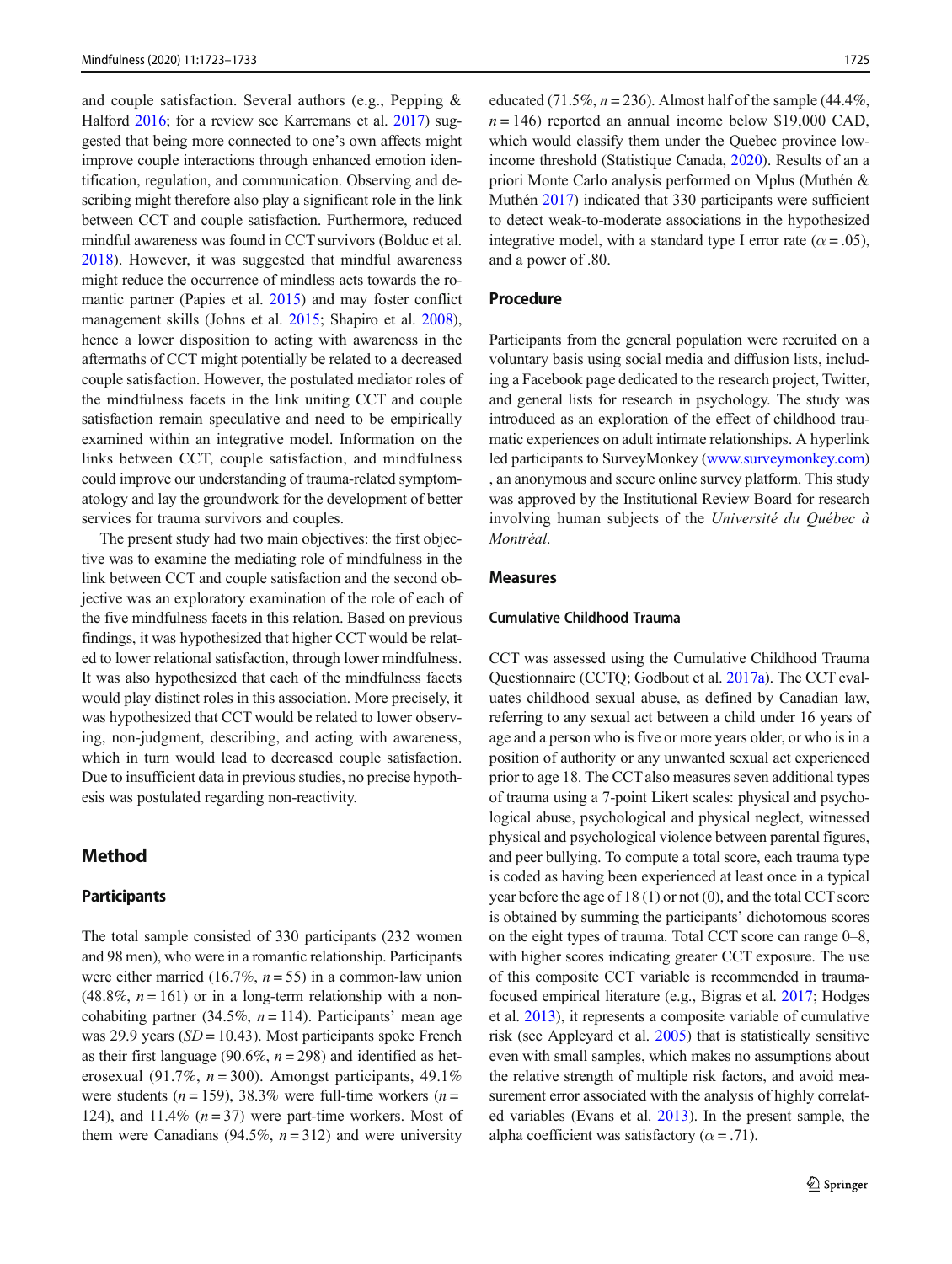#### Couple Satisfaction

Couple satisfaction was measured using the 4-item French version of the Dyadic Adjustment Scale (DAS-4; Sabourin et al. [2005](#page-10-0)). The DAS (Spanier [1976](#page-10-0)) is the most widely used measure to assess couple satisfaction in both clinical and nonclinical populations (Graham et al. [2006](#page-9-0); Whisman et al. [2018\)](#page-10-0). Participants reported the degree to which each item describes their romantic relationship during the past month on 5- or 6-point Likert scales. Total scores ranged between 0 and 21, with higher scores indicating higher couple satisfaction, and a cutoff score of 13 to distinguish distressed individuals from those who are relatively satisfied with their relationship. The psychometric properties of the DAS-4 are well established (Bigras et al. [2015;](#page-8-0) Sabourin et al. [2005](#page-10-0)). In the present sample, Cronbach's alpha coefficient was good  $(\alpha = .80)$ .

#### **Mindfulness**

Mindfulness was assessed using the French version of the Five Facet Mindfulness Questionnaire (FFMQ; Baer et al. [2006;](#page-8-0) Heeren et al. [2011](#page-9-0)). The FFMQ is a 24-item self-reported questionnaire on a 5-point Likert scales, measuring mindfulness with five subscales: Describing, Observing, Non-judgment, Non-reactivity, and Acting with awareness. The FFMQ is one of the most commonly used measures to assess mindfulness and has been validated with both clinical and nonclinical populations (Aguado et al. [2015;](#page-8-0) Veehof et al. [2011](#page-10-0)). The French version of the FFMQ presents good psychometric properties (Heeren et al. [2011](#page-9-0)), and a confirmatory factor analysis supported the five-factor structure of the construct in several populations (e.g., Bohlmeijer et al. [2011;](#page-8-0) Gu et al. [2016](#page-9-0)). In the present sample, Cronbach's alpha was satisfactory ( $\alpha$  = .77).

#### Data Analyses

Descriptive analyses and Pearson's correlations were generated using IBM SPSS version 22. Two-tailed independent sample t tests were performed to examine potential gender differences, and chi-square tests were performed for potential differences in the frequencies of endured trauma types across genders, using the phi coefficient  $(\phi)$  as the effect size indicator. Multivariate outliers were investigated using Mahalanobis distance at a criterion of  $p < .001$ , which did not detect any anomalies (Aggarwal [2017\)](#page-8-0). Path analyses were then conducted using Mplus (Muthén & Muthén [2017\)](#page-9-0), which is robust to non-normality and accounts for missing data through the use of maximum likelihood estimation with robust standard errors (MLR) to test the hypothesized mediation models. The first model used the global mindfulness score as a mediator to test the general mediation role of mindfulness, whereas the second

model used the five FFMQ subscales to examine the specific mediating roles of each mindfulness facet while controlling for their shared effect. A 10,000 resampling bias-corrected bootstrap with a 95% confidence interval was used to examine the indirect effects, which is considered significant if the generated interval does not include zero (Preacher & Hayes [2008\)](#page-9-0). The fit of the estimated model to the observed data was assessed using several adjustment indices: the comparative fit index (CFI), the root mean square error of approximation (RMSEA), and the chi-square value  $(\chi^2)$ . CFI values equal or superior to .95, and a RMSEA value inferior to .08, are considered indicators of good fit (Hooper et al. [2008;](#page-9-0) Hu & Bentler [1999](#page-9-0)). A non-statistically significant  $\chi^2$  value indicates a good fit but is sensitive to large sample sizes, so the  $\chi^2$ / df ratio was also used in the estimation, where a value inferior to 3 indicates a good fit (Kline [2015\)](#page-9-0).

To verify if the model was a good representation of the patterns amongst the data for both men and women, we also tested the gender invariance of the model. First, adequacy of model fit for the configural model was assessed across men and women, letting all structural paths vary freely. We then assessed the fit of the structural model across men and women after adding equality constraints on each path. Finally, the configural and structural models' fits were compared using a chi-square test, where a significant univariate incremental chisquare value ( $p < .05$ ) indicates differences between men and women. In the case of a significant difference, a series of Wald tests in which all structural path, except one, were constrained to be equal across genders that was performed in order to identify the explanatory variables of the gender differences.

#### Results

## Descriptive Data

Descriptive analysis revealed that 87.3% ( $n = 288$ ) of participants reported at least one type of childhood interpersonal trauma, and that the mean number of trauma types was 3.09 for the total sample. This is similar to results from other studies on samples from the general population (e.g., Bigras et al. [2017;](#page-8-0) Briere et al. [2010\)](#page-8-0). Frequencies of the different interpersonal trauma types, across genders and for the total sample, are presented in Table [1](#page-4-0). Clinical levels of couple dissatisfaction were reported by 11.5% ( $n = 38$ ) of participants.

Table [2](#page-4-0) shows Pearson's correlations between variables of interests across genders, as well as the means and standard deviations. The bivariate correlational analyses revealed that, for both genders, mindfulness was positively correlated to couple satisfaction and negatively correlated to CCT. In addition, CCT was negatively correlated to couple satisfaction in the total sample and amongst women ( $r$  [328] = − .18,  $p < .01$ ), but not amongst men (r [328] = - .16,  $p = .11$ ).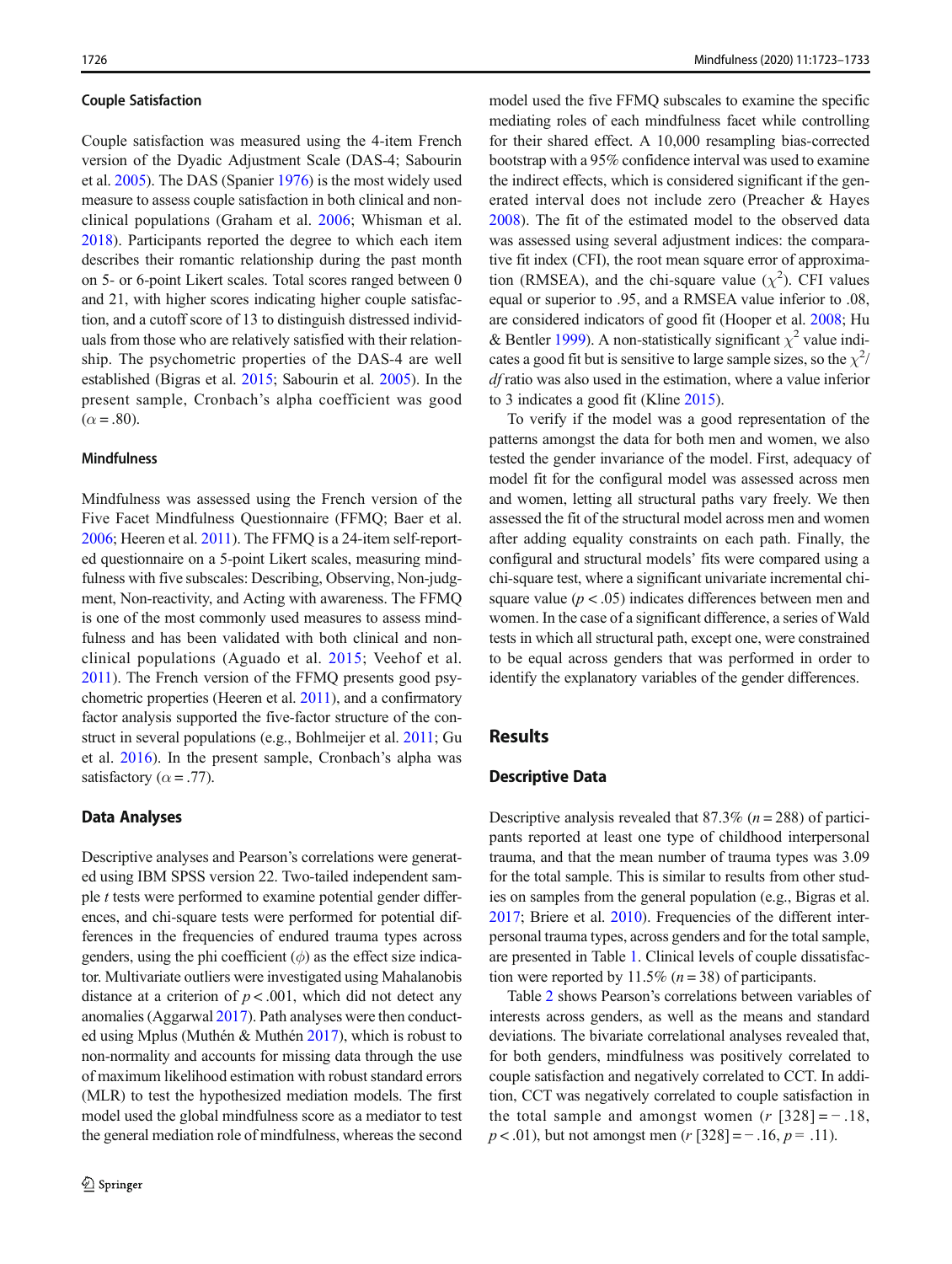<span id="page-4-0"></span>Table 1 Prevalence of childhood interpersonal traumas across gender

| Women            |          | Men              |          | Total sample     |       |
|------------------|----------|------------------|----------|------------------|-------|
| $\boldsymbol{n}$ | $\%$     | $\boldsymbol{n}$ | $\%$     | $\boldsymbol{n}$ | $\%$  |
| 62               | 26.8%    | 25               | $25.5\%$ | 87               | 26.4% |
| 75               | 32.5%    | 52               | 53.1%    | 127              | 38.6% |
| 104              | 45%      | 43               | 43.9%    | 147              | 44.7% |
| 19               | 8.2%     | 20               | 20.4%    | 39               | 11.9% |
| 147              | 63.6%    | 62               | 63.3%    | 209              | 63.5% |
| 24               | $10.4\%$ | 15               | 15.3%    | 39               | 11.9% |
| 122              | 52.8%    | 54               | 55.1%    | 176              | 53.5% |
| 122              | 52.8%    | 72               | 73.5%    | 194              | 59%   |
|                  |          |                  |          |                  |       |

One participant was excluded from comparisons across gender due to missing data  $(N = 329)$ 

Results from the t tests showed that men  $(M = 81.89, SD =$ 11.35) had lower mindfulness levels than women ( $M = 82.85$ ,  $SD = 11.87$ ;  $t$  [327] = -684,  $p < .05$ ) and higher levels of CCT  $(M = 3.5, SD = 2.18)$  than women  $(M = 2.92, SD = 2.01; t$  $(327) = -2.32$ ,  $p < .05$ ). No significant gender differences were observed for the couple satisfaction scale (men:  $M =$ 16.58,  $SD = 3.26$ ; women:  $M = 16.58$ ,  $SD = 3.35$ ,  $t$  [327] =  $-$ .01,  $p = .99$ ). Regarding the frequency of endured trauma across genders, chi-square tests indicated that a higher proportion of women reported having experienced peer bullying as compared to men,  $\chi^2$  (1) = 12.13, p < .001,  $\phi$  = .192. More women than men reported having sustained physical violence by caregivers,  $\chi^2$  (1) = 12.31, p < .001,  $\phi$  = .193. However, a higher number of men reported physical neglect when compared with women,  $\chi^2$  (1) = 9.77, p < .01,  $\phi$  = .172.

## Mediation Model

First, a path analysis was performed and revealed a significant association between CCT and lower couple satisfaction ( $\beta$  =  $-17$ ,  $p < 0.01$ ), which explained 3% of the variance in the outcome. Second, the mediator was added to the model; this

significant direct effect became non-significant when the global mindfulness score was introduced as a mediator in the model (see Fig. [1](#page-5-0)). Results showed that higher CCT predicted lower mindfulness ( $\beta$  = -.24, p < .001), which in return predicted lower levels of couple satisfaction ( $\beta$ = .32,  $p < .001$ ). The bootstrap procedure confirmed a significant indirect effect ( $\beta$  = .03, 95% CI [− .059, − .016]), supporting the mediation hypothesis. The fit indicators revealed an adequate adjustment between the data and the hypothesized mediation model,  $\chi^2$  (1) = 3.19, p = .07,  $\chi^2$ /df = 3.19, CFI = .955, TLI = .866, RMSEA = .081, 95% CI  $[.000, .189]$ . This model explained 10% of the variance for couple satisfaction.

## Integrative Mediational Model Across the Mindfulness Facets

The direct link between CCT and couple satisfaction also became non-significant after introducing the mediators in the models. Results of path analysis confirmed that CCT was associated to lower scores on the Describing and Nonjudgment mindfulness scales, which, in return, both predicted lower couple satisfaction scores (see Fig. [2](#page-5-0)). The Non-

Table 2 Means, standard deviations, and correlations Amongst study variables

|                        | .,        | 2.       | 3.       | 4.       | 5.       | 6.        | 7.   | 8. | $\overline{M}$ | <b>SD</b> |
|------------------------|-----------|----------|----------|----------|----------|-----------|------|----|----------------|-----------|
| 1. CCT                 |           |          |          |          |          |           |      |    | 3.09           | 2.08      |
| 2. Couple Satisfaction | $-.170**$ |          |          |          |          |           |      |    | 16.59          | 3.32      |
| 3. Mindfulness         | $-.242**$ | $.322**$ |          |          |          |           |      |    | 82.53          | 11.71     |
| 4. Describing          | $-.202**$ | $.305**$ | .759**   |          |          |           |      |    | 18.13          | 4.13      |
| 5. Non-Reactivity      | $-.038$   | .038     | .499**   | .289**   | -        |           |      |    | 14.24          | 3.69      |
| 6. Non-Judgment        | $-.203**$ | $.229**$ | $.459**$ | $.198**$ | $-.116*$ | –         |      |    | 16.92          | 3.99      |
| 7. Awareness           | $-.295**$ | .195**   | $.677**$ | $.440**$ | .013     | .449**    | -    |    | 19.47          | 4.03      |
| 8. Observing           | .027      | $.160**$ | $.519**$ | $.270*$  | $.324**$ | $-.183**$ | .062 |    | 13.79          | 4.22      |

CCT childhood cumulative trauma, mindfulness total FFMQ score, awareness acting with awareness

 $*_{p < .05}$ ,  $*_{p < .01}$ ,  $*_{p < .001}$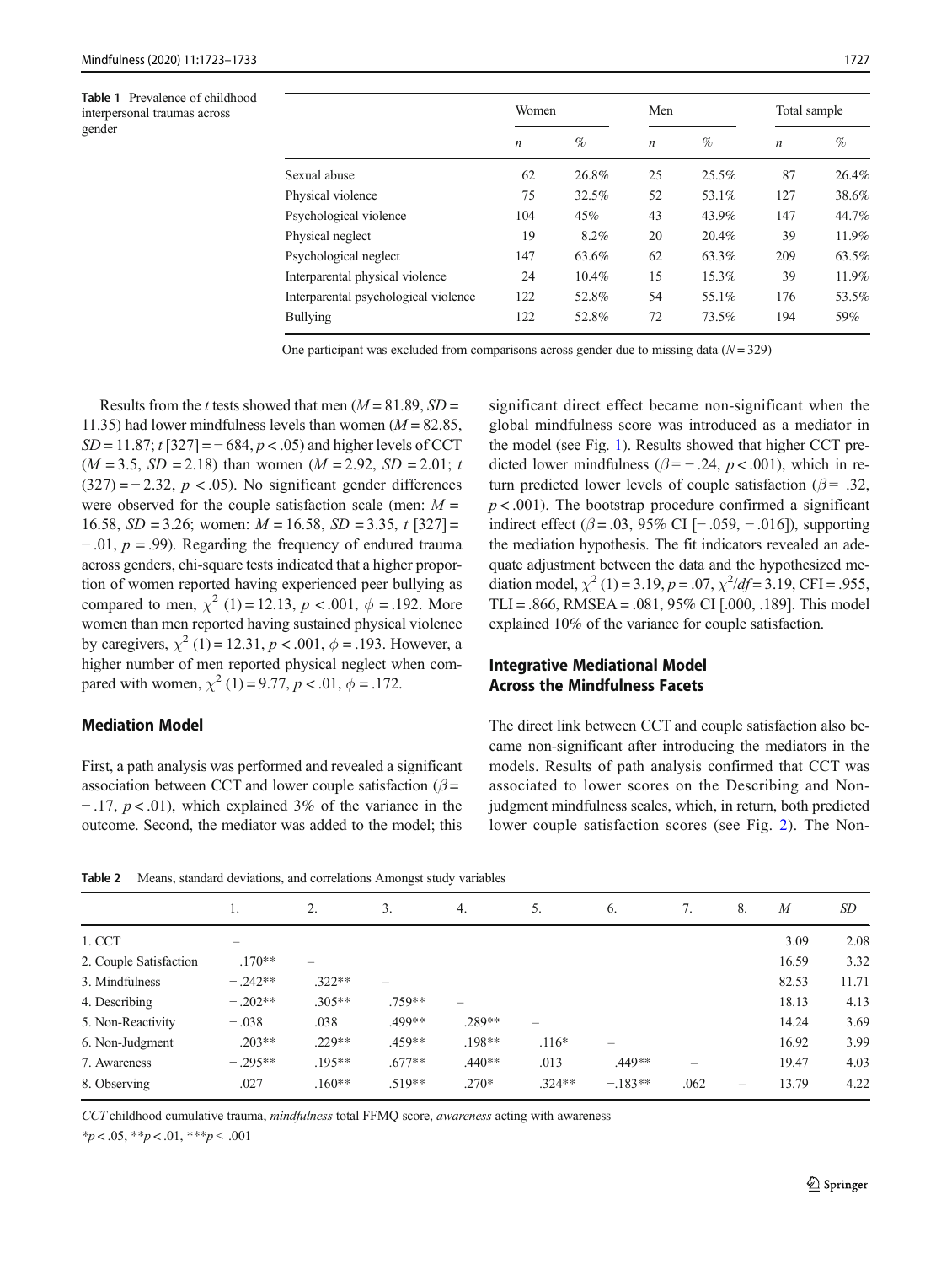<span id="page-5-0"></span>

Fig. 1 Path analysis model of the relation between childhood cumulative trauma, mindfulness, and couple satisfaction. CCT, childhood cumulative trauma; mindfulness, total FFMQ score. \* $p < .05$ , \*\* $p < .01$ , \*\*\* $p < .001$ 

reactivity scale was not related to CCT nor to couple satisfaction. Therefore, this variable was withdrawn from the model for parsimony. The bootstrap procedure revealed two significant indirect effects of CCT on couple satisfaction, through Describing ( $\beta$  = -.02, 95% CI [-.040, -.008]) and Nonjudgment ( $β = -.02, 95%$  CI [−.038, −.006]), hence, confirming two mediation effects in the model. Residual covariances were estimated between the following facets in the model: Observing and Describing ( $r$  [328] = .26,  $p < .001$ ), Observing and Non-judgment ( $r$  [328] = - .21,  $p < .001$ ), Describing and Acting with awareness  $(r \, 328] = .39$ ,  $p < .001$ ), Describing and Non-judgment (r [328] = .16,  $p < .01$ ), and Acting with awareness and Non-judgment (*r*  $[328] = .43$ ,  $p < .001$ ). The adjustment indicators showed satisfying fit,  $\chi^2$  (4) = 5.02, p = .29,  $\chi^2/df = 1.26$ , CFI = .996, TLI = .985, RMSEA = .028, CI  $[.000, .092]$ . The global model explained 14% of the variance of couple satisfaction.

#### Gender Invariance

The adjustment indicators for the configural model showed a satisfactory representation of the data across women and men,  $\chi^2$ /df = .774, CFI = 1.000 TLI = 1.026, RMSEA = .000, CI [.000; .077]. This model was then compared to the structural model, where the structural paths were constrained to be equal across genders, using a chi-square test. The results revealed a significant difference between women and men,  $\chi^2$  (11) =

19.95,  $p < 0.05$ . The Wald test procedure revealed a marginally significant difference across genders ( $p = .05$ ) in the link between the describing scale and couple satisfaction (men:  $\beta = .35$ ,  $p < .001$ ; women:  $\beta = .19$ ,  $p = .01$ ), which imply that the relation between the describing facet and couple satisfaction was stronger for men compared with women. A second chi-square test was then performed, which indicated no significant differences between genders once the constraint on this path was removed,  $\chi^2(10) = 17.15$ ,  $p = .07$ .

## **Discussion**

The goal of this study was to determine whether dispositional mindfulness mediated the relationship between CCT and couple satisfaction. Results confirmed the hypothesized mediation model and showed that CCT is associated with lower levels of mindfulness, which in turn are related with lower couple satisfaction. These results are in line with past studies on child maltreatment, which showed detrimental effects of CCT exposure on dispositional mindfulness (e.g., Kelly & Garland [2016;](#page-9-0) Thompson & Waltz, [2010\)](#page-10-0). These findings also add up to the literature highlighting a relation between mindfulness and couple satisfaction (Kappen et al. [2018;](#page-9-0) Kozlowski [2013](#page-9-0)). Yet, the cumulative effect of exposure to several types of trauma was not considered in previous research, which is an important contribution of the current study.



Fig. 2 Integrative model for the mediating role of the mindfulness facets in the relationship between childhood cumulative trauma and couple satisfaction. CCT, childhood cumulative trauma.  $\frac{p}{\sqrt{p}} < .05$ ,  $\frac{p}{p} < .01$ ,  $\frac{p}{p} < .001$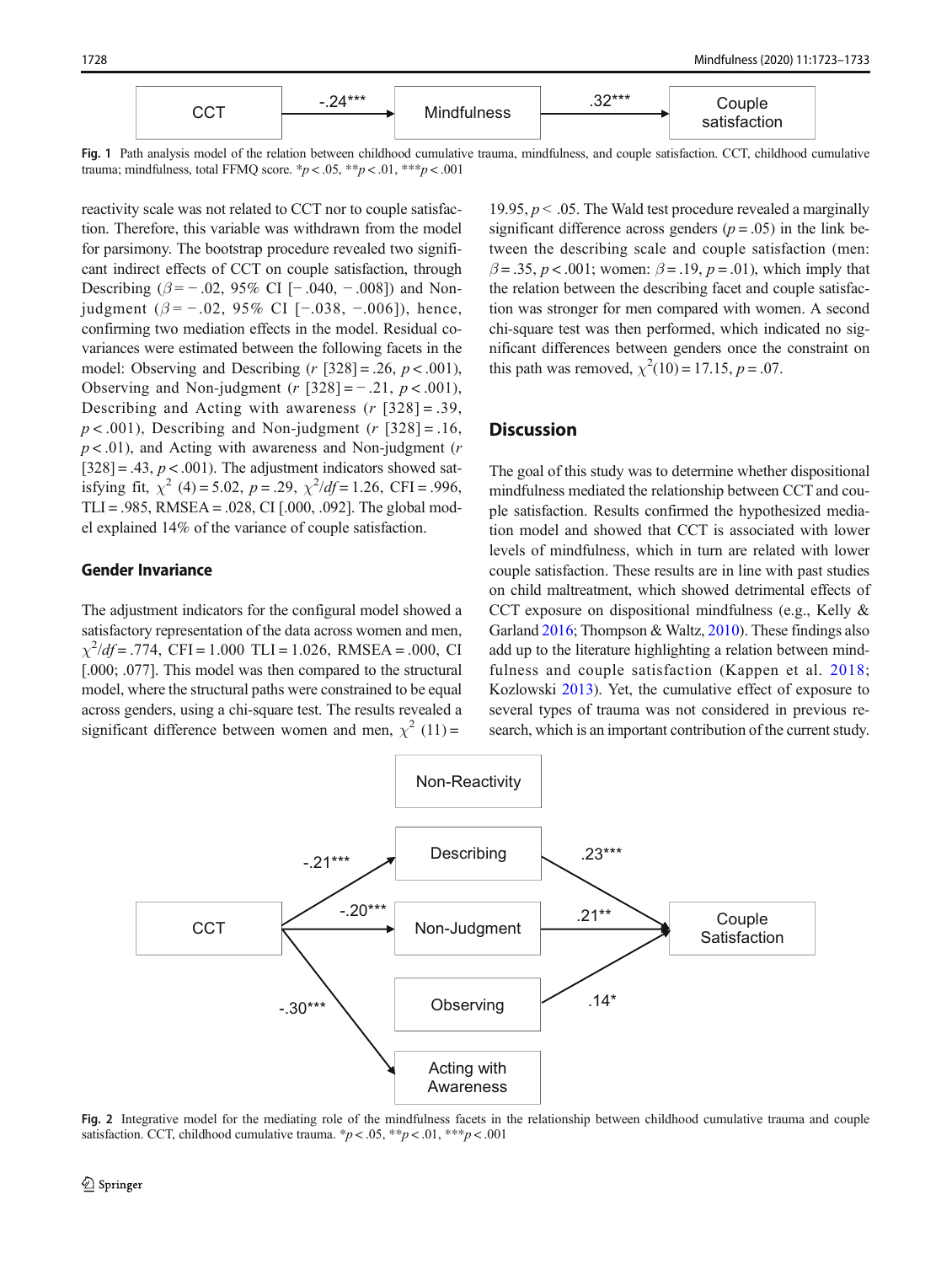Results indicate that CCT is related to an impeded intimate relationship through a lower disposition to mindfulness. Authors suggested that lower mindfulness dispositions in CCT survivors may lead to disrupted intimate relationships because of a detachment or disengagement from their own and their partner's internal states, as well as an impaired ability to communicate and lack of intimacy (Déziel et al. [2017](#page-8-0)). These results substantiate the theoretical framework guiding this study, namely, the pain paradox (Briere [2015\)](#page-8-0), suggesting that mindfulness-related capacities might be beneficial to CCT survivors in enhancing their ability to make sense of their post-traumatic schemas and memories or to become better adapted to them. Conversely, avoidance-based coping strategies adopted by certain CCT survivors might tend to decrease CCT survivors' capacity to be emotionally and intimately available to their romantic partners. Indeed, survivors' blindness to interpersonal cues, unresolved post-traumatic schemas, and lack of awareness of their own actions might lead to major difficulties of sharing long-lasting bonds with another person (Staples et al. [2012\)](#page-10-0). Since couple distress is a well-documented consequence of interpersonal trauma (Godbout et al. [2014](#page-9-0)) and one of the main reasons for consultation mentioned by patients in individual psychotherapy (Whisman & Uebelacker [2006](#page-10-0)), professionals are likely to encounter patients suffering from these issues and encouraged to understand the links between those variables.

Results also supported our second hypothesis, showing that the mindfulness facets play distinct roles in the association between CCT and couple satisfaction. More precisely, results imply that the abilities to describe and accept one's own experience without judgment may be the active ingredients in the role of mindfulness as a mediator of the relationship between CCT and couple satisfaction. These findings are consistent with other studies (Thompson & Waltz [2010](#page-10-0); Vujanovic et al. [2009](#page-10-0)) suggesting that a non-judging attitude towards one's own thoughts, and affects might lessen the impacts of childhood interpersonal trauma. Our results also suggest that CCT survivors suffering from difficulties in identifying their inner experiences might be prone to couple difficulties. These findings thus imply that being able to accept and describe emotions and thoughts could be particularly central to survivors' couple satisfaction. These results provide preliminary evidence suggesting that the capacity to label internal experiences—including feelings, thoughts, and bodily sensations—with words, within a non-judgmental mindset, may foster satisfactory couple relationship. It is likely that these capacities are especially relevant since they facilitate communication of their internal experiences to their partners, and thus promote the development of a deeper connection and intimacy. This interpretation of our results is further supported by studies highlighting the positive impact of mindfulness on communication skills (Jones & Hansen [2015\)](#page-9-0), and the importance of communicational abilities in couple satisfaction (Busby et al. [2001](#page-8-0); Tavakolizadeh et al. [2015\)](#page-10-0).

The roles of mindfulness facets need to be interpreted while taking into account the correlations between the subscales, observed both in this study and in previous research (Baer et al. [2006](#page-8-0)). Thus, although the survivor's lower tendency towards objective consideration of their thoughts and feelings (Nonjudgment), combined with their lower capacity to recognize and label them (Describing), most directly explain the mediation role of mindfulness in our models, the other correlated facets of mindfulness are likely to play a holistic role in the lower relational capacity of survivors. For example, the impaired survivors' ability to stay present and aware in the present moment (Acting with awareness) might directly impede their capacities to observe and describe without judgment, which in turn directly relate to couple satisfaction. Our integrative model also depicted a significant link between Observing and couple satisfaction. This ability to observe immediate experience may potentially promote couple satisfaction by adding clarity to the current experience, not only for the respondent but also for his/ her partner, offering a strong foundation in which to build a satisfying intimate interpersonal relationship through attention deployment. Another hypothesis might be that observing skills may allow the person to take notice of the nature and effects of his/her internal states and behaviors, in order to eventually discuss them with the partner, potentially using describing skills, and address problematic behaviors. Yet, previous studies have found unstable or unexpected relationships in regard to the observing dimension of mindfulness, including a weak or non-significant link with psychological well-being (e.g., neuroticism, anxiety; Baer et al., [2006](#page-8-0); Fisak & Von Lehe [2012](#page-8-0); Iani et al. [2017\)](#page-9-0). The current findings underlie, for the first time, the relationships between specific dimensions of mindfulness and relational well-being. More precisely, they provide initial evidence regarding the role of "How" (i.e., non-judgment) and "What" (i.e., describing and observing) skills of mindfulness (Baer et al. [2006](#page-8-0); Linehan [2014](#page-9-0)) as key components fostering couple satisfaction.

Although the observation of the experience as it unfolds and a non-judgmental attitude were both independently related to higher couple satisfaction, they were found to be negatively interrelated. Previous authors found similar results. In their study on the FFMQ patterns in well-experienced meditators, Lilja et al. [\(2013\)](#page-9-0) found a cluster of participants showing high score on Observing, along with low scores on Nonjudgment. This result mirrors the negative association between those two subscales of mindfulness observed in the current study on participants from the community. A possible explanation to this association might be that observing is related to a tendency to label the observed internal states or behaviors as inappropriate, leading to increased judgment. However, this postulate remains speculative and would need to be confirmed empirically by future research.

The absence of links between the Non-reactivity facet and both CCT and couple satisfaction is unexpected, since this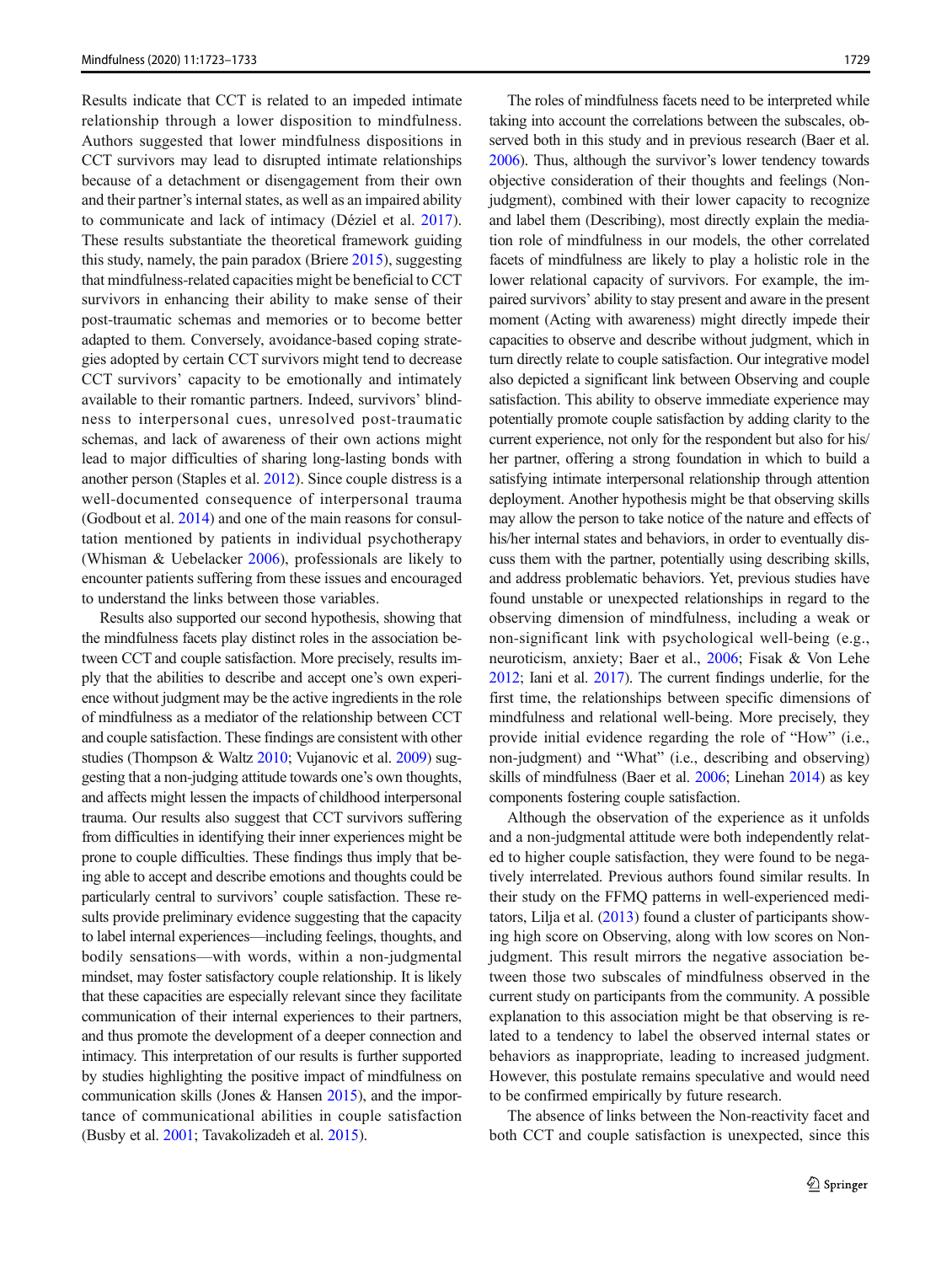scale filled a prominent role in other studies relating to childhood trauma survivors (e.g., Elices et al. [2015](#page-8-0)). Yet again, the propensity to remain calm and objective when faced with thoughts or strong feelings might be crucial for the deployment of the other facets of mindfulness (i.e., Acting with awareness, Observing, and Non-judgment). As such, the different facets of mindfulness might interact in useful manners, and the current findings may be partially explained by the correlations and complex interactions between them. More research is needed to further understand the specific role of Non-reactivity to inner experiences in the relation uniting CCT and couple satisfaction.

Lastly, the results of the gender invariance analyses indicate a good representation of the data by the hypothesized mediation model in both men and women, with partial invariance. The specific variation between gender lied in the structural path uniting men and women's capacity to recognize and label their thoughts and feelings with words (describing) and their couple satisfaction. Findings suggest a higher propensity for men to report higher couple satisfaction when they report high tendency to identify and describe their inner experiences. Previous studies have documented gender differences in couple satisfaction predictors (e.g., Faulkner et al. [2005](#page-8-0)) and outcomes of mindfulness, most notably Gambrel and Piercy's [\(2015a\)](#page-8-0) clinical study, which yielded significant treatment effects solely on the male partners of their mindfulness program for couples. While more data is needed to confirm the findings, our results suggest that working on emotion, and thought description, in clinical settings might be relevant to both partners, but particularly to male trauma survivors.

## Limitations and Future Research

Interpretation of the present findings should consider the limitations of the present study. The results presented here were based on a cross-sectional methodology and cannot be considered proof of causality. In this regard, although potentially helpful in testing the fit of specific hypotheses to the actual data, path analyses cannot establish cause and effect in the absence of longitudinal data or experimental design. The proposed mediational model was based on theoretical grounds and on the established temporal sequence; CCT occurring during childhood, before current dispositional mindfulness and couple relationship. For example, the association between mindfulness and couple satisfaction could be bidirectional. Lower mindfulness might potentially lead to couple distress, which might further lower mindfulness disposition and so forth; however, only further multi-wave longitudinal studies could empirically disentangle the direction of causality amongst these variables. The study used self-reported questionnaires and may therefore suffer from common method biases including spurious correlations due to the measurement instruments, response styles, social desirability, or priming effects. The current results should

be confirmed by multitraits–multimethods studies (see, Bagozzi & Yi [1993\)](#page-8-0). Furthermore, participant's ethnic identity was not reported in the questionnaire, and thus could be not considered as a covariate, which represents a limit of the actual research design. Moreover, the concept of mindfulness itself has been criticized for its lack of consensual definition and ambiguous factorial structure (see Van Dam et al. [2018\)](#page-10-0). The results of this study must be appreciated while taking into account that further research, including other variables of interest, is needed to further dismantle the link between CCT, mindfulness, and couple satisfaction. Moreover, although the recruitment targeted all adults from the general population of a large metropolitan region, the sample was relatively homogenous including mostly French-Canadian, university-educated women, and further research should aim to recruit larger and more diverse samples to confirm the generalization of the results to a larger population or to a population of individuals reporting lower couple satisfaction. Moreover, the transparency of the study recruitment advertisement on childhood traumatic experiences and adult intimate relationships could potentially have introduced a self-selection bias or a bias of the responses to the questionnaires that could not have been measured with certainty. Lastly, dyadic analyses are needed in future studies to fully understand the dynamic interplay in the determinants of couple satisfaction, taking into account the interdependence between CCT experiences and mindfulness dispositions amongst the two partners.

Authors' Contributions NG was responsible for the overall project and its execution, designed the study, supervised data analyses, co-wrote, and edited the final manuscript. FMH collaborated with the study design, executed data analyses, co- wrote, and edited the final manuscript. GC assisted with the data analyses, collaborated in the writing, and the editing of the study. CB co-supervised the study, collaborated in the editing of the manuscript, and provided critical review. All authors approved the final version of the manuscript.

Funding Information This study was funded by grants from the Fonds de Recherche du Québec-Santé (Research Scholar) and The Interdisciplinary Research Centre on Intimate Relationship Problems and Sexual Abuse (CRIPCAS) awarded to Natacha Godbout.

#### Compliance with Ethical Standards

Conflict of Interest The authors declared that they have no conflict of **interest** 

Ethical Approval All procedures performed in studies involving human participants were done in accordance with the ethical standards of the institutional and/or national research committee, and in accordance with the 1964 Helsinki declaration and its later amendments or comparable ethical standards. This study was approved by the institutional review board for research involving human subjects of the Université du Québec à Montréal.

Statement of Informed Consent Informed consent was obtained from all individual participants included in the study.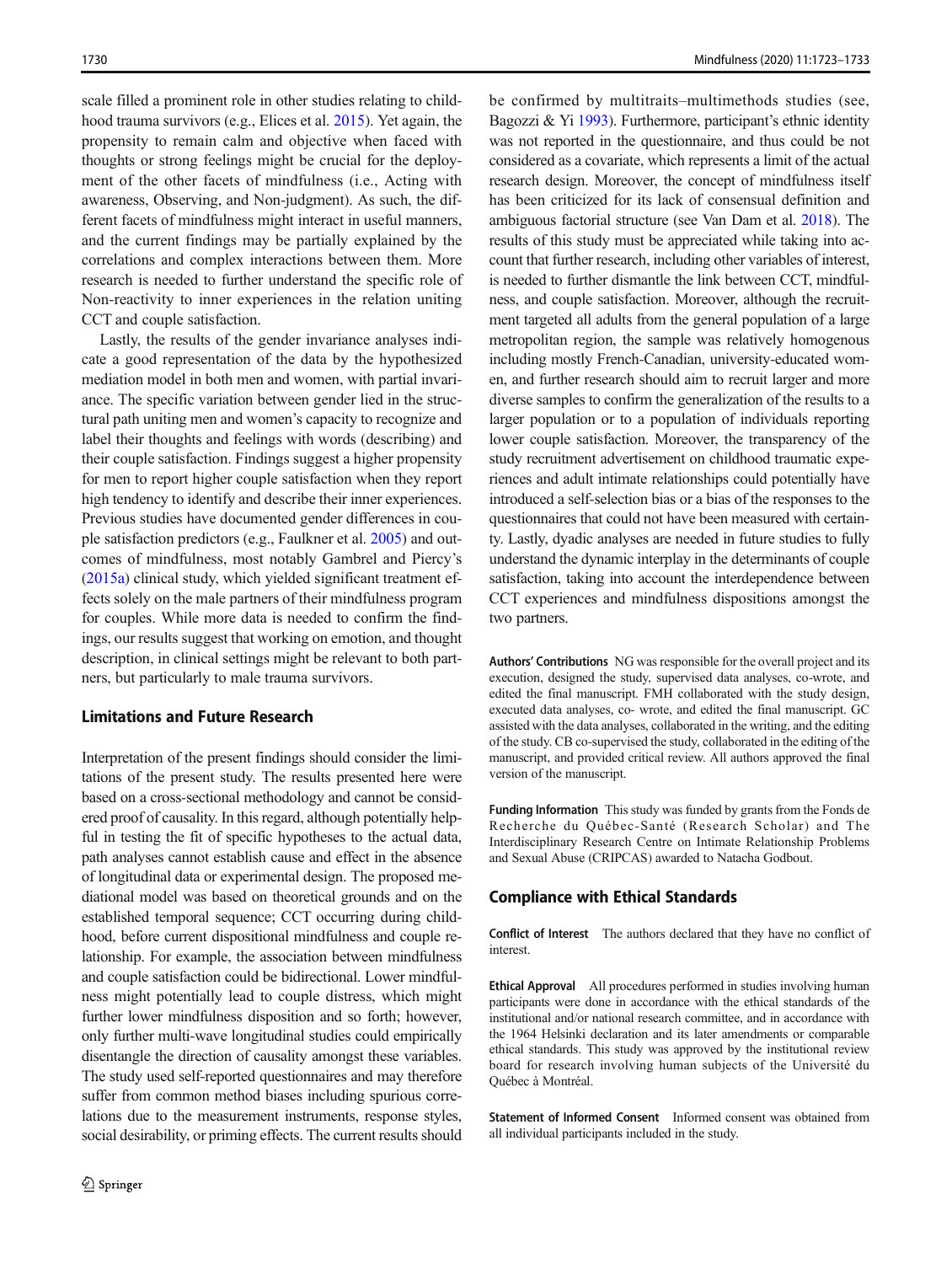<span id="page-8-0"></span>Open Access This article is licensed under a Creative Commons Attribution 4.0 International License, which permits use, sharing, adaptation, distribution and reproduction in any medium or format, as long as you give appropriate credit to the original author(s) and the source, provide a link to the Creative Commons licence, and indicate if changes were made. The images or other third party material in this article are included in the article's Creative Commons licence, unless indicated otherwise in a credit line to the material. If material is not included in the article's Creative Commons licence and your intended use is not permitted by statutory regulation or exceeds the permitted use, you will need to obtain permission directly from the copyright holder. To view a copy of this licence, visit <http://creativecommons.org/licenses/by/4.0/>.

## References

- Aggarwal, C. C. (2017). Outlier analysis. Springer International Publishing.
- Aguado, J., Luciano, J. V., Cebolla, A., Serrano-Blanco, A., Soler, J., & García-Campayo, J. (2015). Bifactor analysis and construct validity of the five facet mindfulness questionnaire (FFMQ) in non-clinical Spanish samples. Frontiers in Psychology, 6, 404.
- Appleyard, K., Egeland, B., van Dulmen, M. H. M., & Alan Sroufe, L. (2005). When more is not better: The role of cumulative risk in child behavior outcomes. Journal of Child Psychology and Psychiatry, 46(3), 235–245.
- Baer, R. A., Smith, G. T., Hopkins, J., Krietemeyer, J., & Toney, L. (2006). Using self-report assessment methods to explore facets of mindfulness. Assessment, 13(1), 27–45. [https://doi.org/10.1177/](https://doi.org/10.1177/1073191105283504) [1073191105283504.](https://doi.org/10.1177/1073191105283504)
- Bagozzi, R. P., & Yi, Y. (1993). Multitrait–multimethod matrices in consumer research: Critique and new developments. Journal of Consumer Psychology, 2(2), 143–170.
- Barnes, S., Brown Kirk, W., Krusemark, E., Campbell, W. K., & Rogge Ronald, D. (2007). The role of mindfulness in romantic relationship satisfaction and responses to relationship stress. Journal of Marital and Family Therapy, 33(4), 482–500. [https://doi.org/10.1111/j.](https://doi.org/10.1111/j.1752-0606.2007.00033.x) [1752-0606.2007.00033.x](https://doi.org/10.1111/j.1752-0606.2007.00033.x).
- Bigras, N., Daspe, M.-È., Godbout, N., Briere, J., & Sabourin, S. (2017). Cumulative childhood trauma and adult sexual satisfaction: Mediation by affect dysregulation and sexual anxiety in men and women. Journal of Sex & Marital Therapy, 43(4), 377–396. [https://](https://doi.org/10.1080/0092623X.2016.1176609) [doi.org/10.1080/0092623X.2016.1176609.](https://doi.org/10.1080/0092623X.2016.1176609)
- Bigras, N., Godbout, N., Hébert, M., Runtz, M., & Daspe, M.-È. (2015). Identity and relatedness as mediators between child emotional abuse and adult couple adjustment in women. Child Abuse & Neglect, 50, 85–93.
- Birnie, K., Speca, M., & Carlson, L. E. (2010). Exploring selfcompassion and empathy in the context of mindfulness-based stress reduction (MBSR). Stress and Health, 26(5), 359–371. [https://doi.](https://doi.org/10.1002/smi.1305) [org/10.1002/smi.1305](https://doi.org/10.1002/smi.1305).
- Blanke, E. S., & Brose, A. (2017). Mindfulness in daily life: A multidimensional approach. Mindfulness, 8(3), 737–750.
- Bohlmeijer, E., Ten Klooster, P. M., Fledderus, M., Veehof, M., & Baer, R. (2011). Psychometric properties of the five facet mindfulness questionnaire in depressed adults and development of a short form. Assessment, 18(3), 308–320.
- Bolduc, R., Bigras, N., Daspe, M.-È., Hébert, M., & Godbout, N. (2018). Childhood cumulative trauma and depressive symptoms in adulthood: The role of mindfulness and dissociation. *Mindfulness*, 9(5), 1594–1603 1–10.
- Boughner, E., Thornley, E., Kharlas, D., & Frewen, P. (2016). Mindfulness-related traits partially mediate the association between

lifetime and childhood trauma exposure and PTSD and dissociative symptoms in a community sample assessed online. Mindfulness, 7(3), 672–679.

Bowlby, J. (1969). Attachment and loss, Vol. 1: Attachment. Basic Books.

- Briere, J. (2002). Treating adult survivors of severe childhood abuse and neglect: Further development of an integrative model. In J. E. B. Myers, L. Berliner, J. Briere, C. T. Hendrix, C. Jenny, & T. A. Reid (Eds.), The APSAC handbook on child maltreatment (pp. 175–203). Sage.
- Briere, J. (2015). Pain and suffering: A synthesis of Buddhist and western approaches to trauma. In V. M. Follette, J. Briere, D. Rozelle, J. W. Hopper, & D. I. Rome (Eds.), Mindfulness-oriented interventions for trauma: Integrating contemplative practices (pp. 11–30). Guilford Press.
- Briere, J., Hodges, M., & Godbout, N. (2010). Traumatic stress, affect dysregulation, and dysfunctional avoidance: A structural equation model. Journal of Traumatic Stress, 23(6), 767–774. [https://doi.org/](https://doi.org/10.1002/jts.20578) [10.1002/jts.20578](https://doi.org/10.1002/jts.20578).
- Busby, D. M., Holman, T. B., & Taniguchi, N. (2001). RELATE: Relationship evaluation of the individual, family, cultural, and couple contexts. Family Relations, 50(4), 308–316.
- Cloitre, M., Stolbach, B. C., Herman, J. L., Kolk, B. V. D., Pynoos, R., Wang, J., & Petkova, E. (2009). A developmental approach to complex PTSD: Childhood and adult cumulative trauma as predictors of symptom complexity. Journal of Traumatic Stress, 22(5), 399–408. <https://doi.org/10.1002/jts.20444>.
- Colman, R. A., & Widom, C. S. (2004). Childhood abuse and neglect and adult intimate relationships: A prospective study. Child Abuse & Neglect, 28(11), 1133–1151.
- Dekeyser, M., Raes, F., Leijssen, M., Leysen, S., & Dewulf, D. (2008). Mindfulness skills and interpersonal behaviour. Personality and Individual Differences, 44(5), 1235–1245.
- Déziel, J., Godbout, N., & Hébert, M. (2017). Anxiety, dispositional mindfulness, and sexual desire in men consulting in clinical sexology: A mediational model. Journal of Sex & Marital Therapy, 44(5), 513–520. [https://doi.org/10.1080/0092623X.2017.1405308.](https://doi.org/10.1080/0092623X.2017.1405308)
- Dugal, C., Bigras, N., Godbout, N., & Bélanger, C. (2016). Childhood interpersonal trauma and its repercussions in adulthood: An analysis of psychological and interpersonal sequelae. In G. El-Baalbaki, & C. Fortin (Eds.), A multidimensional approach to post-traumatic stress disorder: From theory to practice (pp. 71-107). IntechOpen.
- Elices, M., Pascual, J. C., Carmona, C., Martín-Blanco, A., Feliu-Soler, A., Ruiz, E., Gomà-i-Freixanet, M., Pérez, V., & Soler, J. (2015). Exploring the relation between childhood trauma, temperamental traits and mindfulness in borderline personality disorder. BMC Psychiatry, 15(1), 180.
- Evans, G. W., Li, D., & Whipple, S. S. (2013). Cumulative risk and child development. Psychological Bulletin, 139(6), 1342.
- Faulkner, R. A., Davey, M., & Davey, A. (2005). Gender-related predictors of change in marital satisfaction and marital conflict. The American Journal of Family Therapy, 33(1), 61-83. [https://doi.](http://creativecommons.org/licenses/by/4.0/) [org/10.1080/01926180590889211](http://creativecommons.org/licenses/by/4.0/).
- Finkelhor, D., Ormrod, R., & Turner, H. A. (2007). Poly-victimization: A neglected component in child victimization. Child Abuse & Neglect, 31(1), 7–26. <https://doi.org/10.1016/j.chiabu.2006.06.008>.
- Finkelhor, D., Ormrod, R. K., & Turner, H. A. (2009). Lifetime assessment of poly-victimization in a national sample of children and youth. Child Abuse & Neglect, 33(7), 403–411.
- Fisak, B., & Von Lehe, A. C. (2012). The relation between the five facets of mindfulness and worry in a non-clinical sample. Mindfulness,  $3(1)$ , 15–21.
- Gambrel, L. E., & Piercy, F. P. (2015a). Mindfulness-based relationship education for couples expecting their first child—Part 1: A randomized mixed-methods program evaluation. Journal of Marital and Family Therapy, 41(1), 5–24.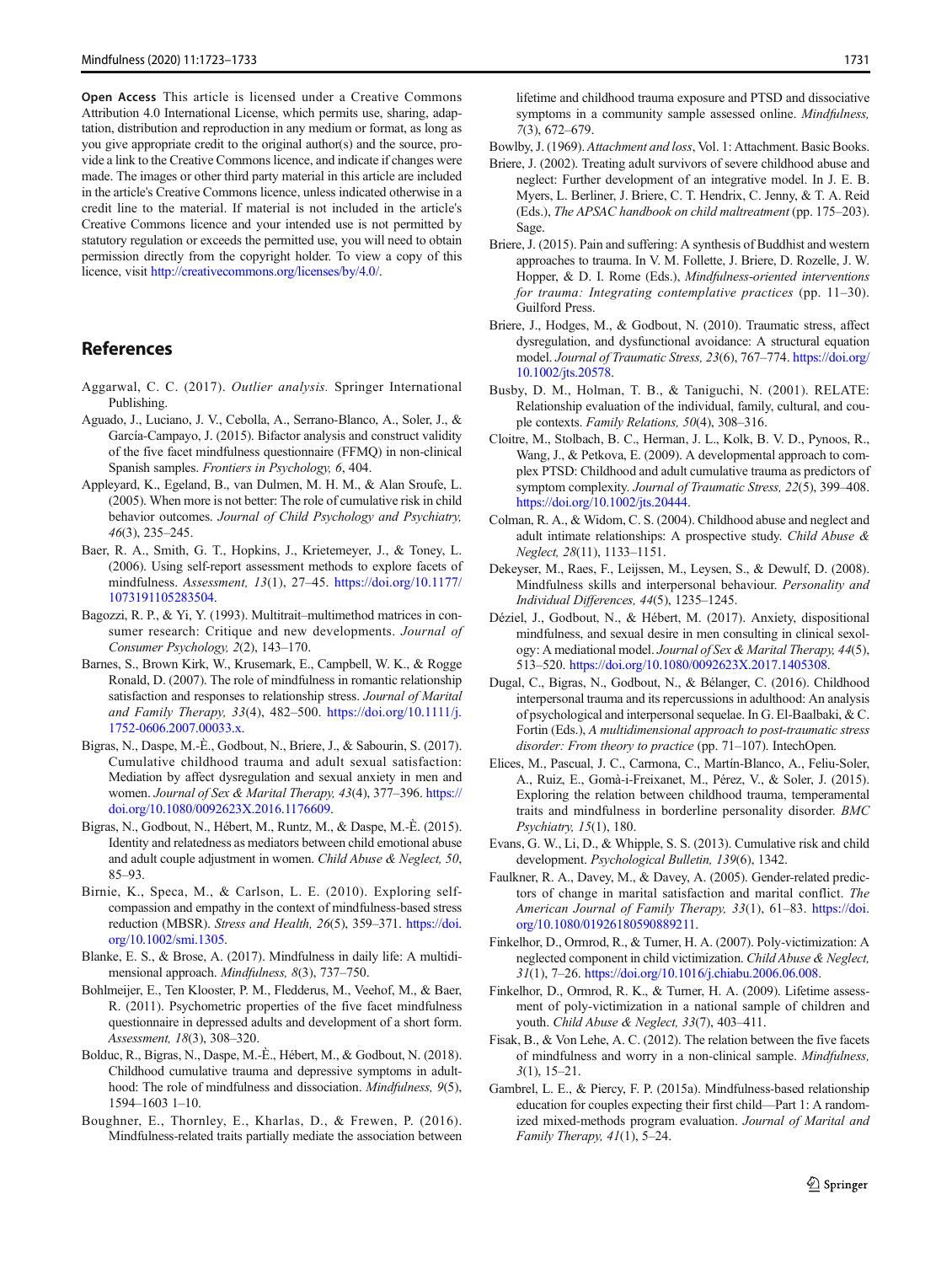- <span id="page-9-0"></span>Gambrel, L. E., & Piercy, F. P. (2015b). Mindfulness-based relationship education for couples expecting their first child—Part 2: Phenomenological findings. Journal of Marital and Family Therapy, 41(1), 25–41.
- Godbout, N., Bigras, N., & Sabourin, S. (2017a). Childhood cumulative trauma questionnaire (CCTQ). Department of Psychology, University of Quebec at Montreal, Canada.
- Godbout, N., Briere, J., Sabourin, S., & Lussier, Y. (2014). Child sexual abuse and subsequent relational and personal functioning: The role of parental support. Child Abuse & Neglect, 38(2), 317–325.
- Godbout, N., Daspe, M.-È., Lussier, Y., Sabourin, S., Dutton, D., & Hébert, M. (2017b). Early exposure to violence, relationship violence, and relationship satisfaction in adolescents and emerging adults: The role of romantic attachment. Psychological Trauma Theory Research Practice and Policy, 9(2), 127.
- Godbout, N., Lussier, Y., & Sabourin, S. (2006). Early abuse experiences and subsequent gender differences in couple adjustment. Violence and Victims, 21(6), 744.
- Godbout, N., Sabourin, S., & Lussier, Y. (2007). The relation between sexual abuse undergone during childhood and male marital satisfaction. Canadian Journal of Behavioural Science, 39(1), 46–59. [https://doi.org/10.1037/cjbs2007004.](https://doi.org/10.1037/cjbs2007004)
- Graham, J. M., Liu, Y. J., & Jeziorski, J. L. (2006). The dyadic adjustment scale: A reliability generalization meta-analysis. Journal of Marriage and Family, 68(3), 701–717. [https://doi.org/10.1111/j.](https://doi.org/10.1111/j.1741-3737.2006.00284.x) [1741-3737.2006.00284.x](https://doi.org/10.1111/j.1741-3737.2006.00284.x).
- Gu, J., Strauss, C., Crane, C., Barnhofer, T., Karl, A., Cavanagh, K., & Kuyken, W. (2016). Examining the factor structure of the 39-item and 15-item versions of the five facet mindfulness questionnaire before and after mindfulness-based cognitive therapy for people with recurrent depression. Psychological Assessment, 28(7), 791.
- Hayes, S. C., & Gifford, E. V. (1997). The trouble with language: Experiential avoidance, rules, and the nature of verbal events. Psychological Science, 8(3), 170–173.
- Heeren, A., Douilliez, C., Peschard, V., Debrauwere, L., & Philippot, P. (2011). Cross-cultural validity of the five facets mindfulness questionnaire: Adaptation and validation in a French-speaking sample. European Review of Applied Psychology, 61(3), 147–151. [https://](https://doi.org/10.1016/j.erap.2011.02.001) [doi.org/10.1016/j.erap.2011.02.001.](https://doi.org/10.1016/j.erap.2011.02.001)
- Hodges, M., Godbout, N., Briere, J., Lanktree, C., Gilbert, A., & Kletzka, N. T. (2013). Cumulative trauma and symptom complexity in children: A path analysis. Child Abuse & Neglect, 37(11), 891–898. <https://doi.org/10.1016/j.chiabu.2013.04.001>.
- Holt-Lunstad, J., Smith, T. B., & Layton, J. B. (2010). Social relationships and mortality risk: A meta-analytic review. PLoS Medicine, 7(7), e1000316.
- Hooper, D., Coughlan, J., & Mullen, M. R. (2008). Structural equation modelling: Guidelines for determining model fit. Electronic Journal of Business Research Methods, 6(1), 53–60.
- Hu, L. T., & Bentler, P. M. (1999). Cutoff criteria for fit indexes in covariance structure analysis: Conventional criteria versus new alternatives. Structural Equation Modeling: A Multidisciplinary Journal, 6(1), 1–55. <https://doi.org/10.1080/10705519909540118>.
- Iani, L., Lauriola, M., Cafaro, V., & Didonna, F. (2017). Dimensions of mindfulness and their relations with psychological well-being and neuroticism. Mindfulness, 8(3), 664–676.
- Johns, K. N., Allen, E. S., & Gordon, K. C. (2015). The relationship between mindfulness and forgiveness of infidelity. Mindfulness, 6(6), 1462–1471.
- Jones, S. M., & Hansen, W. (2015). The impact of mindfulness on supportive communication skills: Three exploratory studies. Mindfulness, 6(5), 1115–1128.
- Kabat-Zinn, J. (2003). Mindfulness-based interventions in context: Past, present, and future. Clinical Psychology: Science and Practice, 10(2), 144–156.
- Kappen, G., Karremans, J. C., Burk, W. J., & Buyukcan-Tetik, A. (2018). On the association between mindfulness and romantic relationship catisfaction: The role of partner acceptance. Mindfulness, 9(5), 1543–1556.
- Karremans, J. C., Schellekens, M. P. J., & Kappen, G. (2017). Bridging the sciences of mindfulness and romantic relationships: A theoretical model and research agenda. Personality and Social Psychology Review, 21(1), 29–49.
- Kelly, A., & Garland, E. L. (2016). Trauma-informed mindfulness-based stress reduction for female survivors of interpersonal violence: Results from a stage I RCT. Journal of Clinical Psychology, 72(4), 311–328. [https://doi.org/10.1002/jclp.22273.](https://doi.org/10.1002/jclp.22273)
- Kline, R. B. (2015). Principles and practice of structural equation modeling. Guilford Publications.
- Kozlowski, A. (2013). Mindful mating: Exploring the connection between mindfulness and relationship satisfaction. Sexual and Relationship Therapy, 28(1–2), 92–104.
- Kratzer, L., Heinz, P., Pfitzer, F., Padberg, F., Jobst, A., & Schennach, R. (2018). Mindfulness and pathological dissociation fully mediate the association of childhood abuse and PTSD symptomatology. European Journal of Trauma & Dissociation, 2(1), 5–10.
- Lilja, J. L., Lundh, L.-G., Josefsson, T., & Falkenström, F. (2013). Observing as an essential facet of mindfulness: A comparison of FFMQ patterns in meditating and non-meditating individuals. Mindfulness, 4(3), 203–212. [https://doi.org/10.1007/s12671-012-](https://doi.org/10.1007/s12671-012-0111-8) [0111-8.](https://doi.org/10.1007/s12671-012-0111-8)
- Linehan, M. M. (2014). DBT skills training manual. Guilford Publications.
- Masten, A. S., & Wright, M. O. D. (1998). Cumulative risk and protection models of child maltreatment. Journal of Aggression, Maltreatment & Trauma, 2(1), 7–30. [https://doi.org/10.1300/J146v02n01\\_02](https://doi.org/10.1300/J146v02n01_02).
- McCrory, E. J., & Viding, E. (2015). The theory of latent vulnerability: Reconceptualizing the link between childhood maltreatment and psychiatric disorder. Development and Psychopathology, 27(2), 493–505. [https://doi.org/10.1017/S0954579415000115.](https://doi.org/10.1017/S0954579415000115)
- Muthén, L. K., & Muthén, B. O. (2017). Mplus user's guide (8th ed.). Muthén & Muthén.
- Nguyen, T. P., Karney, B. R., & Bradbury, T. N. (2017). Childhood abuse and later marital outcomes: Do partner characteristics moderate the association? Journal of Family Psychology, 31(1), 82. [https://doi.](https://doi.org/10.1037/fam0000208) [org/10.1037/fam0000208.](https://doi.org/10.1037/fam0000208)
- Nitzan-Assayag, Y., Aderka, I. M., & Bernstein, A. (2015). Dispositional mindfulness in trauma recovery: Prospective relations and mediating mechanisms. Journal of Anxiety Disorders, 36, 25–32.
- Norman, R. E., Byambaa, M., De, R., Butchart, A., Scott, J., & Vos, T. (2012). The long-term health consequences of child physical abuse, emotional abuse, and neglect: A systematic review and meta-analysis. PLoS Medicine, 9(11), e1001349. [https://doi.org/10.1371/](https://doi.org/10.1371/journal.pmed.1001349) [journal.pmed.1001349](https://doi.org/10.1371/journal.pmed.1001349).
- Papies, E. K., Pronk, T. M., Keesman, M., & Barsalou, L. W. (2015). The benefits of simply observing: Mindful attention modulates the link between motivation and behavior. Journal of Personality and Social Psychology, 108(1), 148.
- Park, T., Reilly-Spong, M., & Gross, C. R. (2013). Mindfulness: A systematic review of instruments to measure an emergent patientreported outcome (PRO). Quality of Life Research, 22(10), 2639– 2659.
- Pepping, C. A., & Halford, W. K. (2016). Mindfulness and couple relationships. In Shonin, E., Van Gordon, W. & Griffiths, M. (Eds.), Mindfulness and Buddhist-derived approaches in mental health and addiction (pp. 391–411). Springer.
- Preacher, K. J., & Hayes, A. F. (2008). Asymptotic and resampling strategies for assessing and comparing indirect effects in multiple mediator models. Behavior Research Methods, 40(3), 879–891.